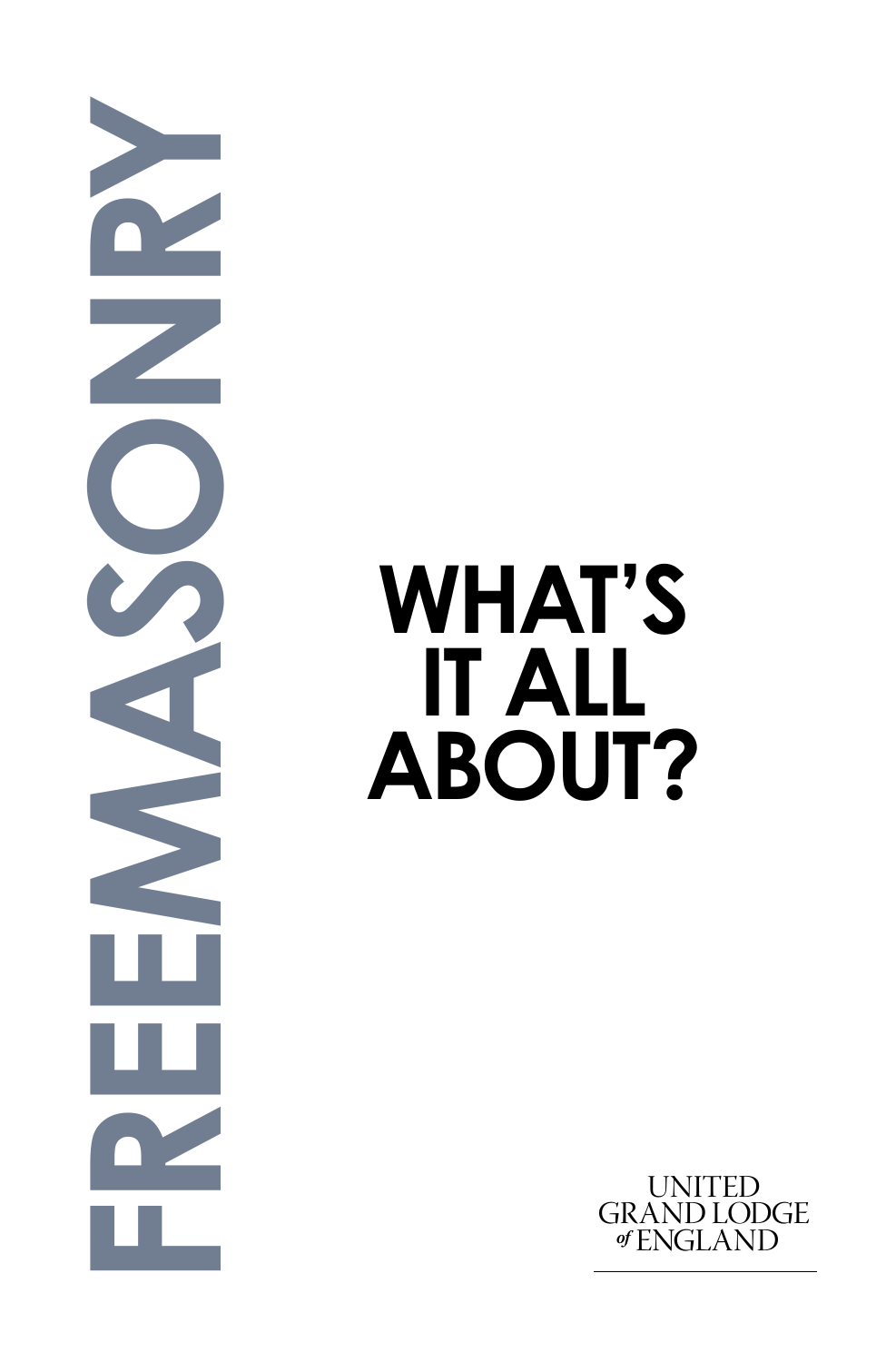## **SIx million reasons**

There are 250,000 Freemasons belonging to 8,000 Lodges throughout England and Wales, and districts overseas.

Worldwide, the figure rises to six million Freemasons, all with their own special reasons why they enjoy Freemasonry. For some, it's about making new friends and acquaintances. For others, it's being able to help deserving causes – making a contribution to family and society. But for most, it is simply an enjoyable hobby.

Every Freemason has his own reason for joining. What's yours?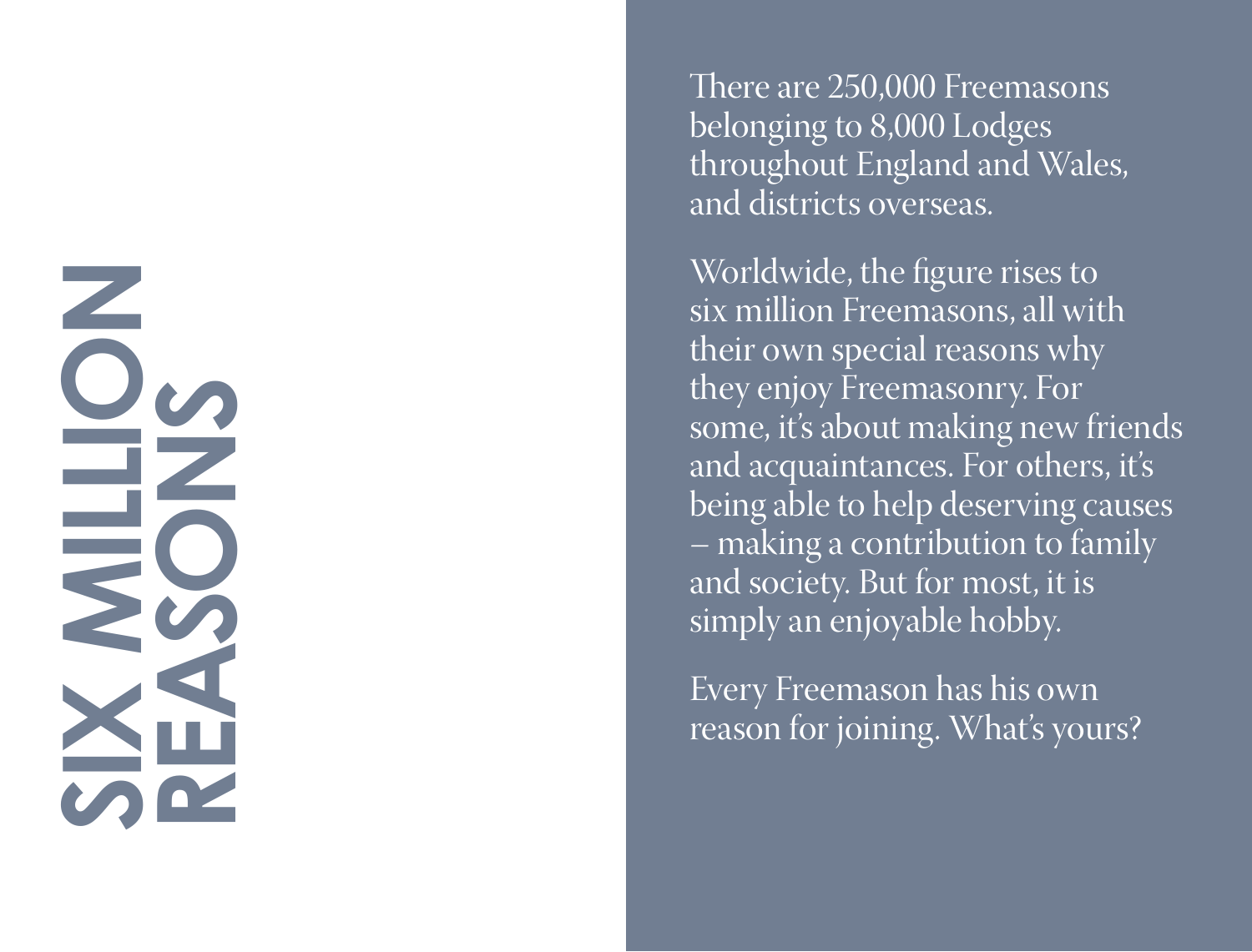**PRINCIPLED RINCIPLED** 

**1**

Freemasonry is one of the world's oldest and largest non-religious, non-political, fraternal and charitable organisations. For many, its biggest draw is the fact that members come from all walks of life and meet as equals whatever their race, religion or<br>socio-economic position in society.

Its values are based on integrity, kindness, honesty and fairness.

FREEMASONRY DOES NOT<br>DISCRIMINATE ON GROUNDS DISCRIMINATE ON GROUNDS<br>OF RACE, COLOUR, religion, political views OR SOCIAL STANDING  $\frac{1}{2}$ 

**Freemasonry – What's it all about?**

**ugle.org.uk**

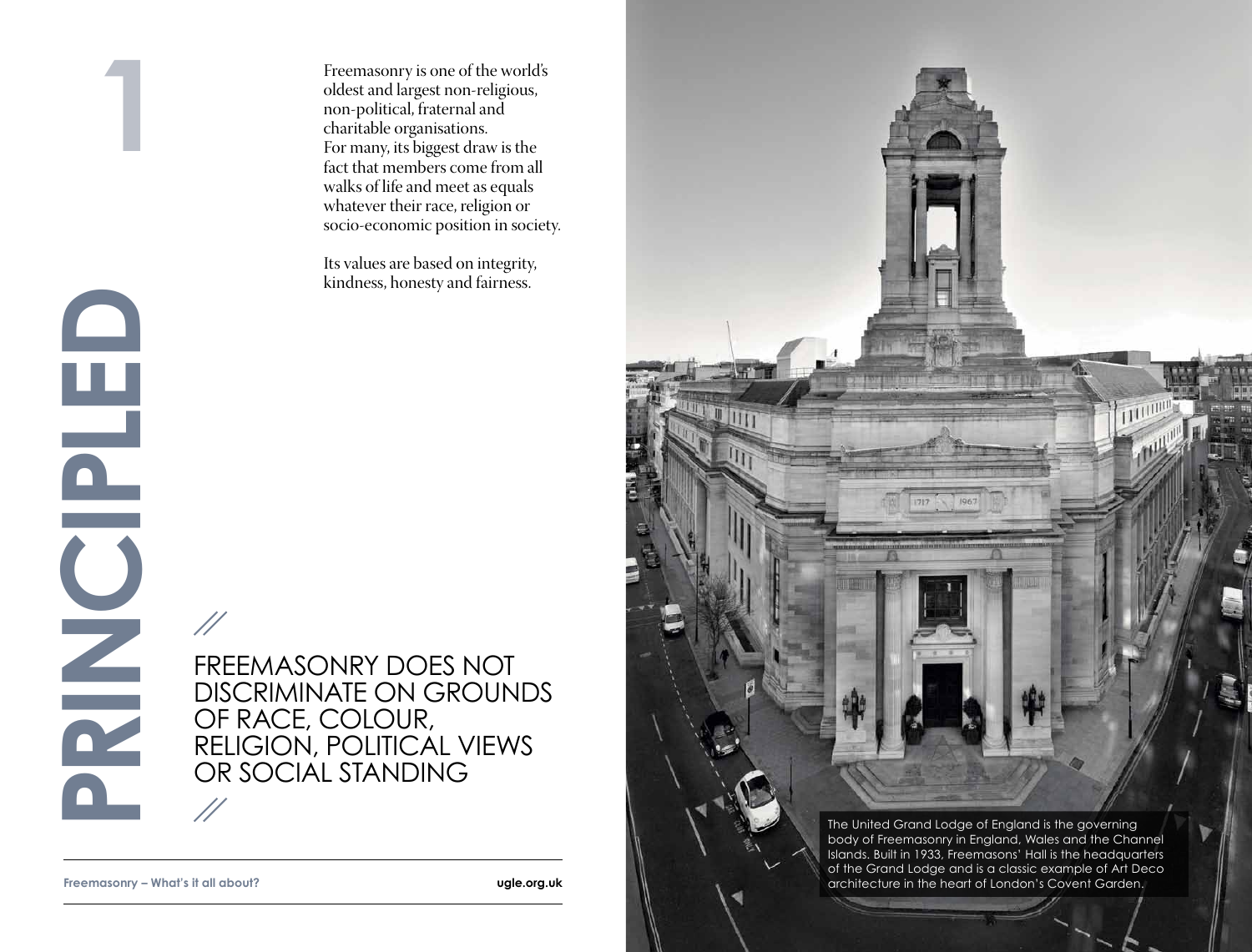**friendship**<br>Friendshipper

Freemasonry provides a unique environment for people from all backgrounds to learn skills, make lasting friendships, achieve their potential and, above all, have fun.

What is more, the organisation provides a valuable forum for discussion between members in an open environment, helping to build trust.

I wanted to become a Freemason to meet a cross section o f people, MAKE LONG LASTING<br>FRIENDSHIPS AND HAVE FUN!  $\frac{1}{2}$ 

Guy Delmage (centre) is a member of the Connaught Club, which encourages young Freemasons to meet and socialise with like-minded people of a similar age. The club has an annual picnic on Lincoln's Inn Fields in London for friends and family. It also meets more informally every month at the local pub.

**Freemasonry – What's it all about? ugle.org.uk**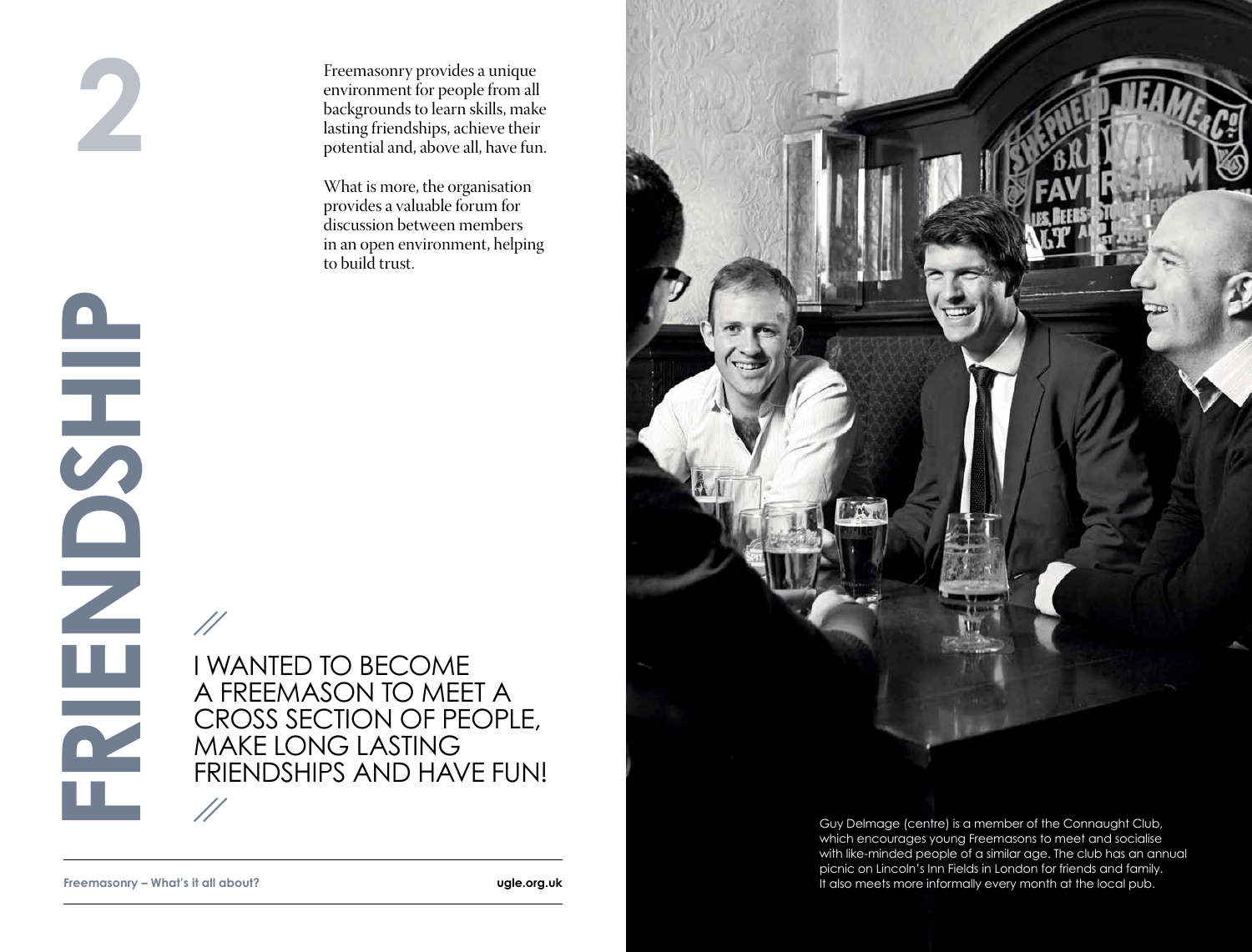**openness**

NHENDO

 $S$ 

Freemasonry prides itself on its transparency. Not only are Freemasons completely free to acknowledge their membership, they are encouraged to do so.

There are no closed doors in Freemasonry – anyone can visit its headquarters at Freemasons' Hall in London – and Lodges throughout the UK regularly open their doors to visitors. For everyone, Lodges offer a place of harmony and tranquillity.

Wit h Hollywood block busters and landmark TV s hows s hooting here, we welcome over 100,000 visitors every year to Freemasons' Hall

 $\mathscr{U}$ 

 $\frac{\pi}{2}$ 

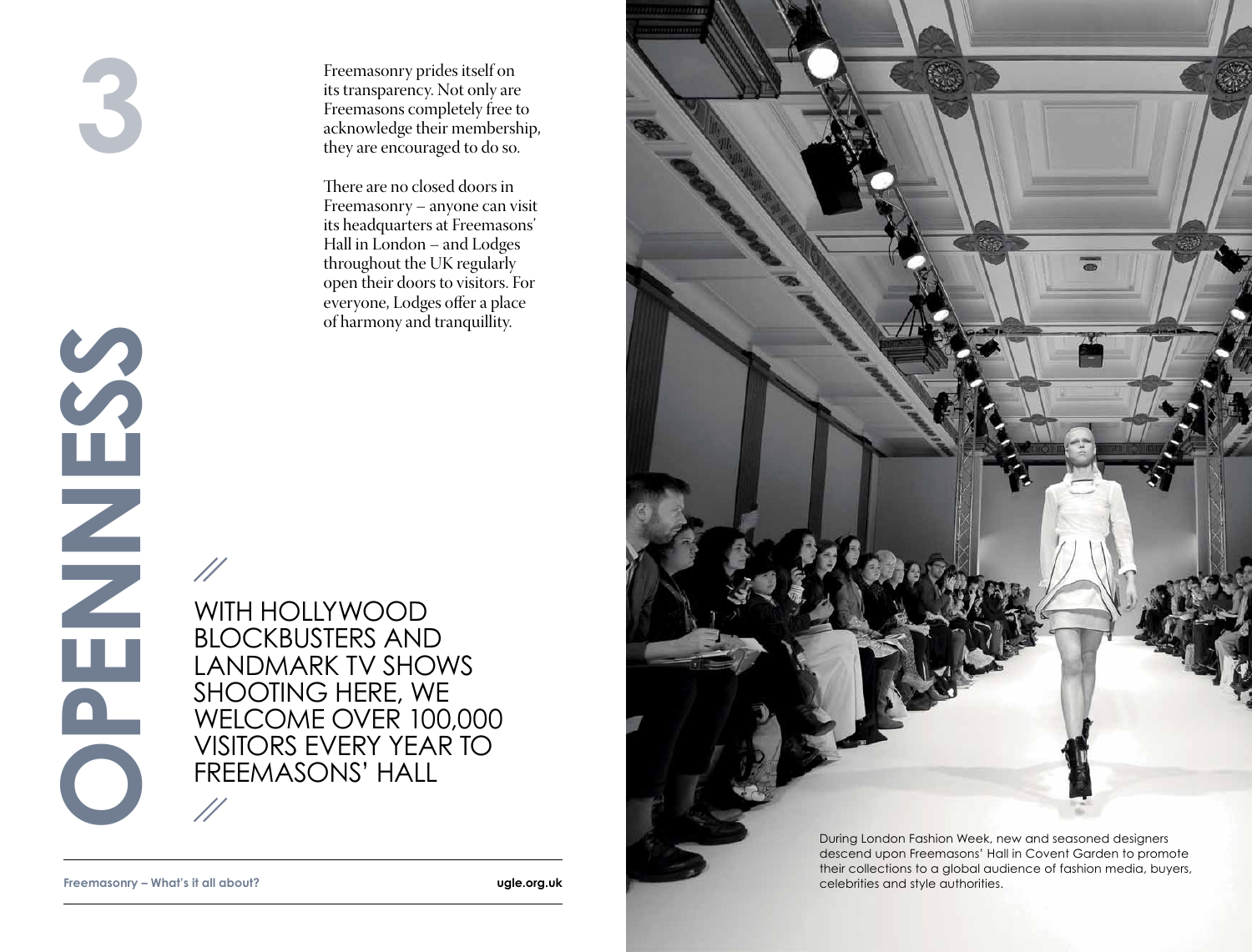Freemasons make a major contribution to society through their own charities, as well as through donations to UK charities and worldwide disaster relief funds, with members playing an active role in their communities.

 $\mathcal{U}$ WE DO NOT UNDERTAKE any external fundraising – all money donated comes from our own efforts  $\mathscr{U}$ 

**g**

**i**

**vin**

**g**



Established in 1980, The Freemasons' Grand Charity has donated over £100 million to a range of charitable causes. It responds when natural disasters such as hurricanes, Freemasonry – What's it all about? **Exercise 2008 ugle.org.uk** earthquakes and droughts occur anywhere in the world.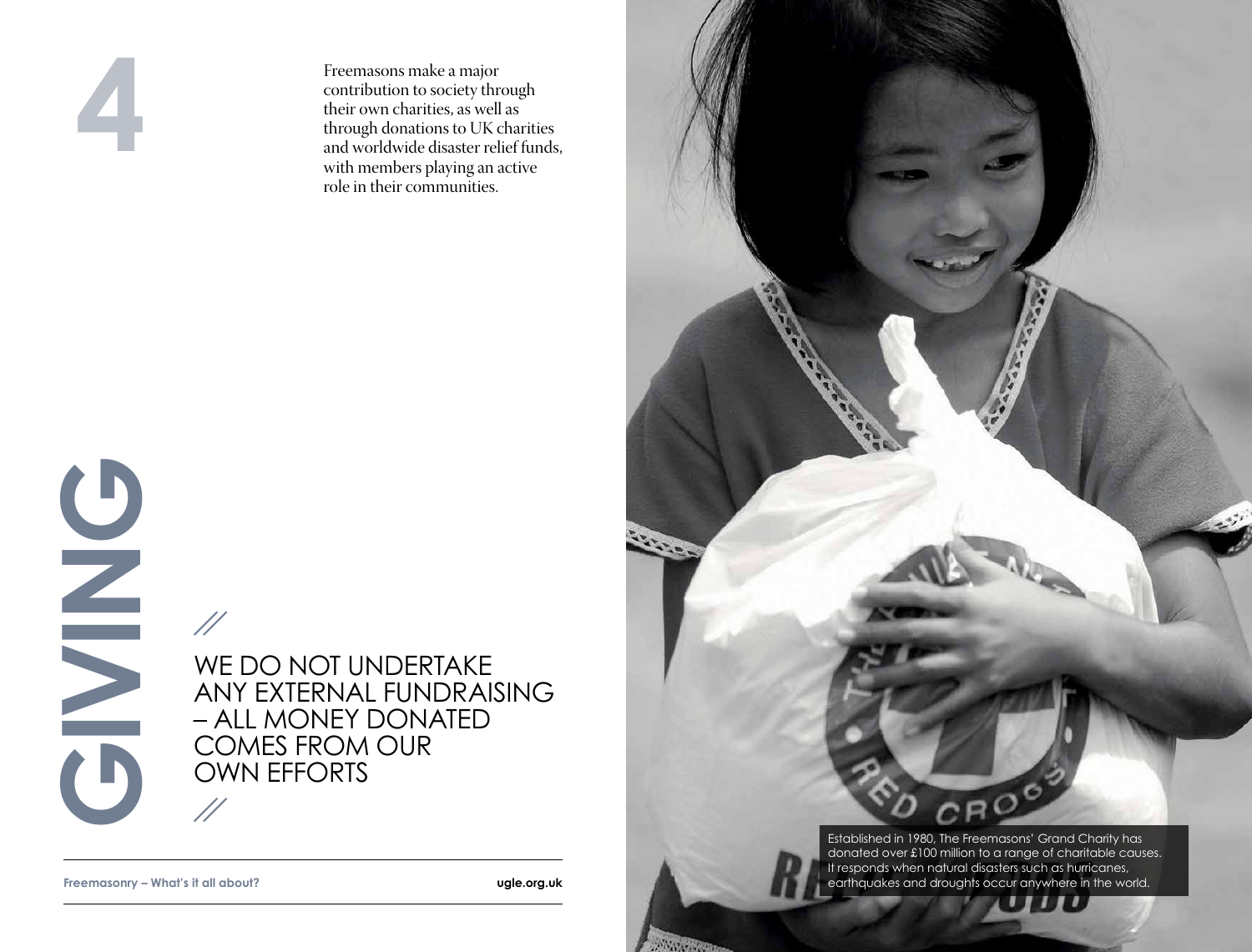**PPOSE** 

BURPOSE

Freemasonry is more relevant and important to society today than ever, as it encompasses and embraces all the fundamental principles of good citizenship.

Many of these are learnt through traditional rituals that take the form of one-act plays, leading to increased self-esteem and confidence.

w hen you have people WITH THE HIGHEST LEVELS OF talent, It's vital t hat you give t hem t he support and opportunity to make a success o f t heir lives

gifted young people. **Freemasonry – What's it all about? ugle.org.uk**

 $\mathscr{N}$ 

 $\mathscr{N}$ 



Olympic dream thanks to funding from Talent Aid, a scheme run by one of the four central masonic charities. It has already helped two hundred and fifty exceptionally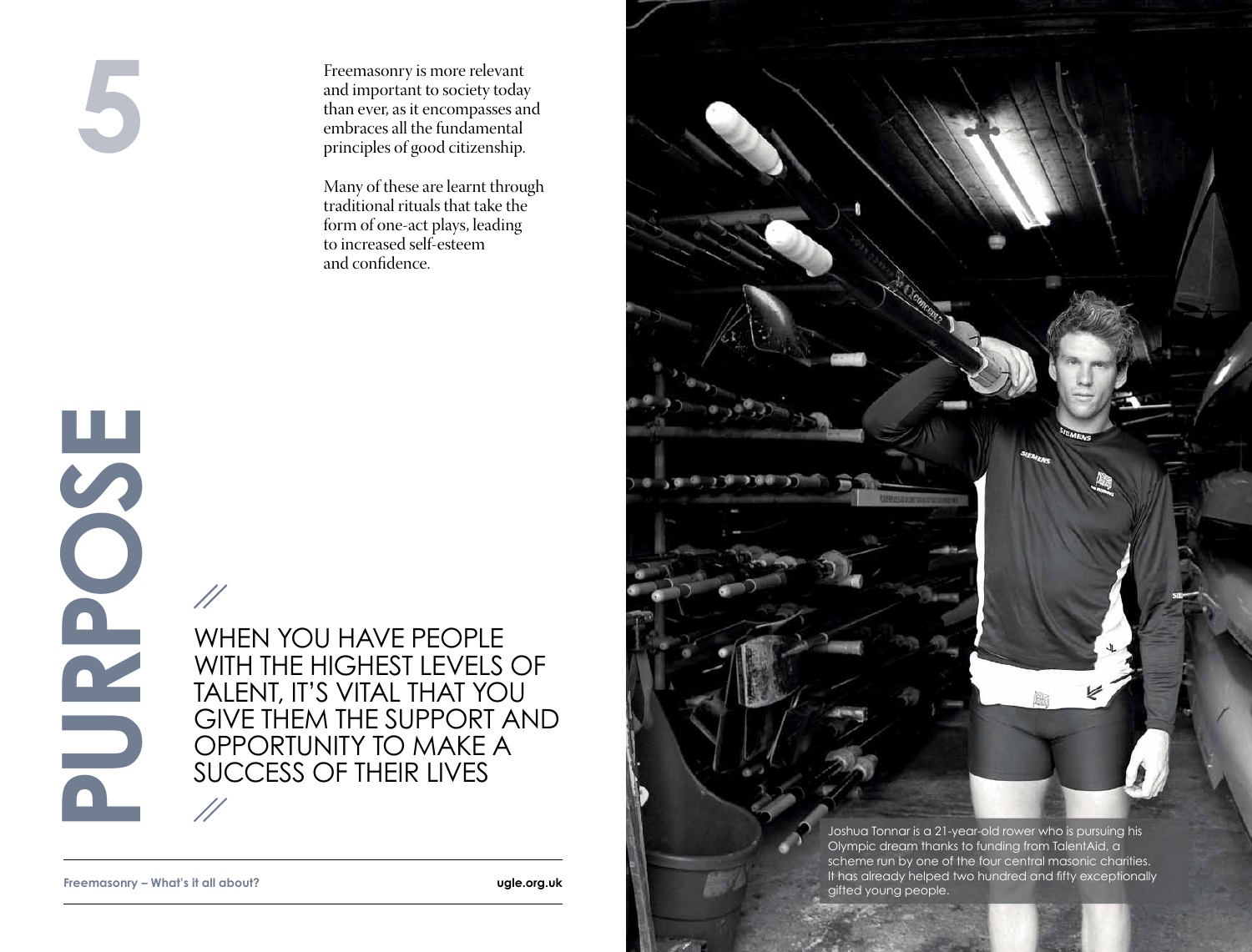Every Freemason embarks on his own journey of self-discovery when he enters the organisation.

With three levels of Freemasonry, the progression through to senior roles within a Lodge can be seen in much the same way as a person progressing in his career – each promotion bringing greater understanding and responsibility.

ESSERUS ARRING has helped build my con fidence, ena bling me to tackle c hallenges I used to s hy away from

Whether you want to meet up at a local Lodge to find a quiet haven from the rest of the world or push yourself to your limits, Freemasonry has a breadth that will appeal to anyone who wants to broaden his horizons. It is up to the individual to make **Freemasonry – What's it all about? ugle.org.uk ugle.org.uk** his own journey and to find his own understanding.